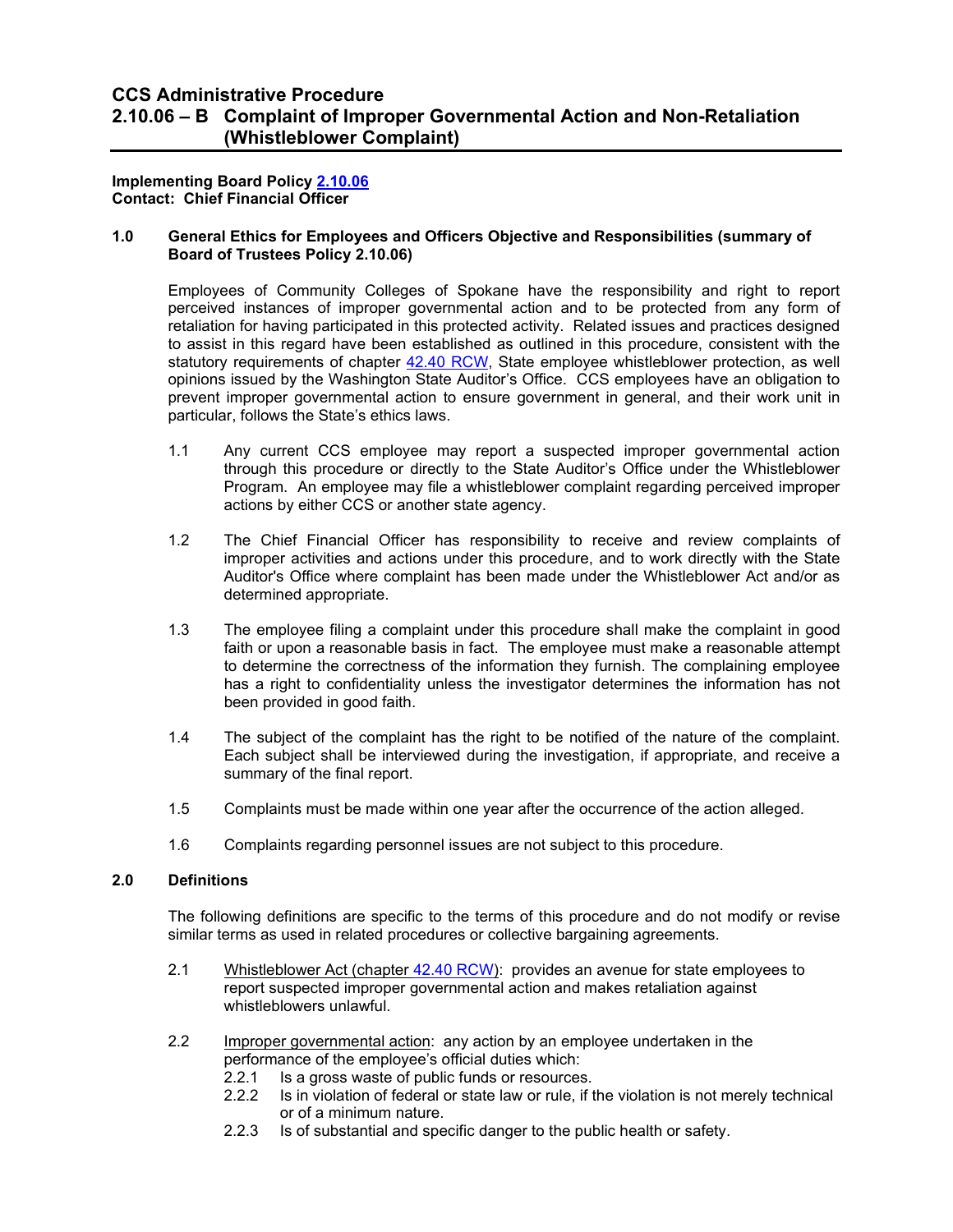2.3 Good faith: a reasonable basis in fact for the report. Good faith is lacking when the employee knows or reasonably ought to know that the report is malicious, false or frivolous.

# **3.0 Filing a Complaint Regarding Improper Action**

The Community Colleges of Spokane has provided this complaint procedure for employees who have a complaint of possible improper governmental action. CCS will take all complaints seriously and will properly investigate the incidents and issues alleged. Further, employees have the right to file a complaint of improper governmental action(s) in writing with the State Auditor's Office.

#### 3.1 Complaint Format: A complaint can be reported using the [Whistleblower Reporting Form](https://sao.wa.gov/wp-content/uploads/Tabs/ReportAConcern/WhistleblowerProgram/WBReportForm.pdf)  or in a separate letter. In either case, the complaint should include:

- 3.1.1 A detailed description of the improper governmental action(s).
- 3.1.2 The name of the employee(s) involved.<br>3.1.3 The agency, division, and location where
- 3.1.3 The agency, division, and location where the action(s) occurred.<br>3.1.4 Date(s) of the improper governmental action.
- Date(s) of the improper governmental action.
- 3.1.5 Details that may be important for the investigation (i.e. witnesses, documents and evidence).
- 3.1.6 The specific law or regulation that has been violated, if known.
- 3.1.7 The complainant's name, home address and phone number. (optional)
- 3.2 Each improper governmental action should be noted separately and supported with as much specific information as possible.
- 3.3 Filing a Complaint: The complaint form is submitted to either the Chief Financial Officer or to the State Auditor's Office, as determined by the complainant.

## 4.0 **Complaint Investigation**

- 4.1 The Chief Financial Officer or their designee is solely authorized to consider complaints of improper government action and to investigate them for CCS. All complaints made under this procedure, regardless of the perceived merit or basis, are to be forwarded to the Business/Finance Office for review and processing.
- 4.2 The complainant has the right to file complaint with the State Auditor's Office. Information is provided on their [website.](https://sao.wa.gov/report-a-concern/how-to-report-a-concern/whistleblower-program/)
- 4.3 Investigation: The Chief Financial Officer, or their designee, will assess the written complaint and determine the appropriate steps necessary to ensure relevant evidence is obtained and critical elements are addressed. This normally begins with an initial interview with the complainant/s. The goal is to obtain sufficient information to determine the next step/s. Next steps may include: providing consultation, obtaining clarification, making referral and/or initiating a formal fact-finding investigation. If a formal investigation is undertaken, the accused will be alerted to the existence of a formal complaint and that an investigation of the complaint is underway.
- 4.4 Findings Report: When the investigation is complete, to the extent appropriate, the person/s filing the complaint and the person/s alleged to have committed the conduct will be informed of the results of the investigation in summary form.
- 4.5 Records: Copies of all complaints of improper actions, and records related to a subsequent formal investigation conducted pursuant to that complaint, if any, shall be maintained confidentially to the extent allowed by law for an indeterminate period of time in the Finance Office.
- **5.0 Non-Retaliation**